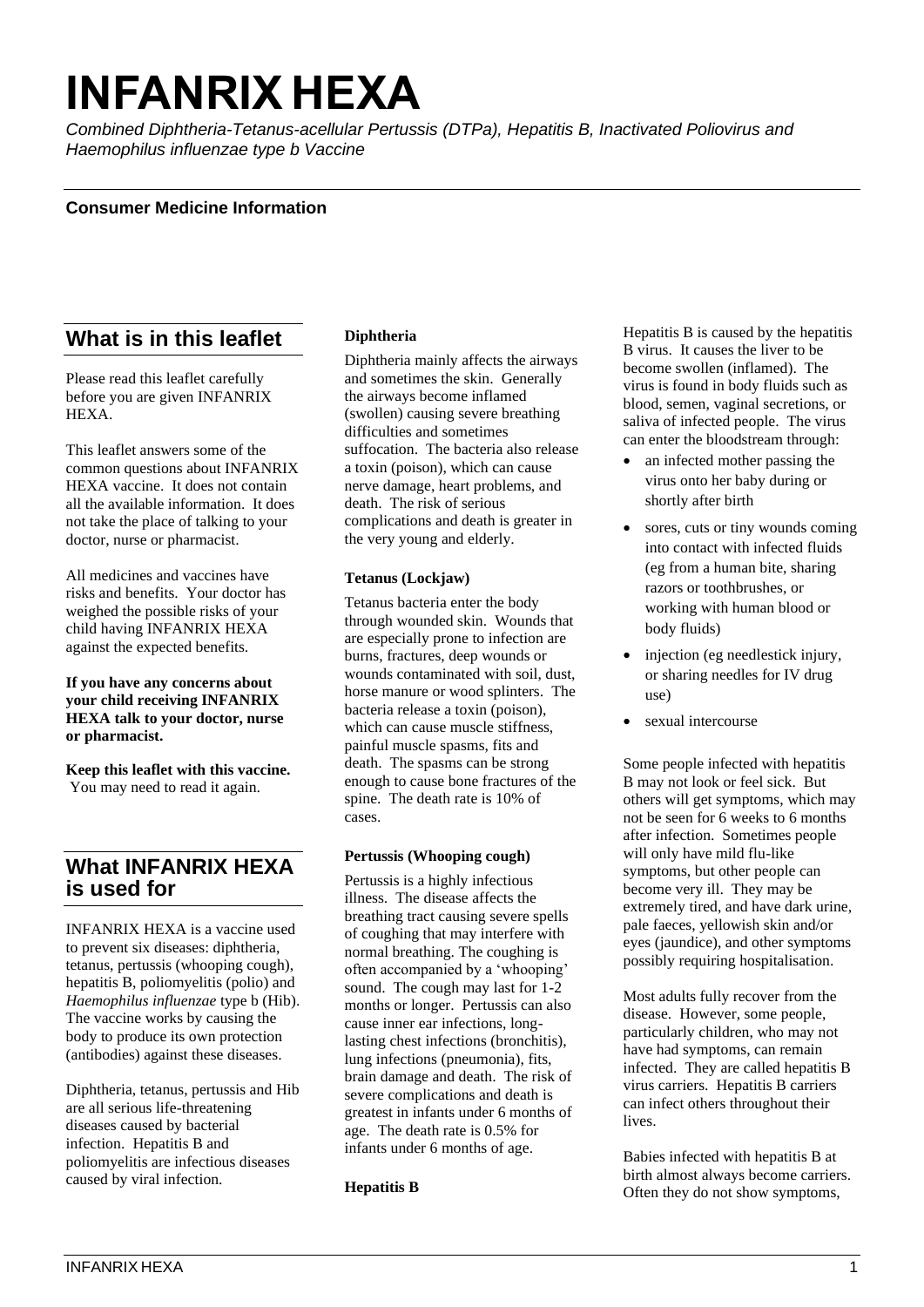and seem healthy for many years. However, after 30, 40 or 50 years they can become sick and develop symptoms. For all chronic hepatitis B carriers there is a risk of serious liver disease, such as cirrhosis (liver scarring) and liver cancer.

There is no specific treatment for hepatitis B.

## **Poliomyelitis (Polio)**

Polio is a viral infection that can have variable effects. Often it causes only a mild illness but in some people it causes permanent injury or death.

In its severest form, polio infection causes paralysis of the muscles (unable to move), including those needed for breathing and walking. Polio infection can leave a person unable to breathe without the help of an iron lung machine, unable to walk without leg braces, or confined to a wheel chair. The limbs affected by the disease may be painfully twisted (deformed).

#### *Haemophilus influenzae* **type b (Hib)**

Hib most frequently causes brain inflammation (swelling), which is generally seen in infants under 18 months of age. The death rate is 5- 10% of infants in this age group. In 15-30% of surviving infants there will be some type of serious complication such as: mental retardation, cerebral palsy, deafness, epilepsy or partial blindness. Hib can also causes inflammation of the throat, which is mostly seen in children over 18 months of age. This occasionally causes death by suffocation. Less commonly, the bacteria can also infect the blood, heart, lungs, bones, joints, and tissues of the eyes and mouth.

Vaccination is the best way to protect against these diseases. INFANRIX HEXA vaccine cannot give your child diphtheria, tetanus, pertussis, hepatitis B, Hib or polio infection. The vaccine will not protect against diseases caused by other types of bacteria, viruses or organisms.

If a person is already infected with the hepatitis B virus at the time of

vaccination, INFANRIX HEXA may not prevent the disease in these people.

# **Before INFANRIX HEXA is given**

# *When INFANRIX HEXA must not be given*

**INFANRIX HEXA should not be given if your child has had an allergic reaction to:** 

- **INFANRIX HEXA** or any of the active ingredients in the vaccine
- any of the ingredients listed at the end of this leaflet.
- any other diphtheria, tetanus, hepatitis B, inactivated polio or *Haemophilus influenzae* type b vaccine (such as ENGERIX-B, H-B-Vax II, INFANRIX, Triple Antigen, Tripacel or IPOL vaccine, HIBERIX).

Some of the symptoms of an allergic reaction may include:

- shortness of breath
- wheezing or difficulty breathing
- swelling of the face, lips, tongue or other parts of the body
- rash, itching or hives on the skin If your child had INFANRIX HEXA before and became unwell, tell your doctor, nurse or pharmacist before the next dose is given.

#### **INFANRIX HEXA should not be given if:**

- your child experienced a disease of the brain within 7 days after previous vaccination with a pertussis containing vaccine.
- your child has a severe infection with a high temperature. A minor infection such as a cold should not be a problem, but talk to your doctor or nurse about this before vaccination.
- the expiry date printed on the pack has passed.
- the packaging is torn or shows signs of tampering.

**If you are not sure whether your child should have INFANRIX HEXA vaccine, talk to your doctor or nurse. Do not give this vaccine to anyone else; your doctor has prescribed it specifically for your child.**

## *Before you are given it*

**Before INFANRIX HEXA is given tell your doctor or nurse if:**

- your child has any medical problems such as:
	- brain disease or central nervous system (CNS) disease (for example epilepsy etc.)
	- a bleeding problem or bruises easily
	- lowered immunity due to medical treatment or a medical condition
	- a tendency to febrile convulsions (seizures/fits due to a fever or high body temperature)
	- a family history of seizures/fits
	- a family history of Sudden Infant Death Syndrome (SIDS)
	- allergy to the antibiotics: neomycin and polymyxin.
- after having INFANRIX HEXA or another pertussis-containing vaccine your child had any problems, especially:
	- a high temperature (over  $40.0^{\circ}$ C) within 48 hours of vaccination
	- a collapse or shock-like state within 48 hours of vaccination
	- crying lasting 3 hours or more within 48 hours of vaccination
	- convulsions (seizures/fits) with or without a fever within 3 days of vaccination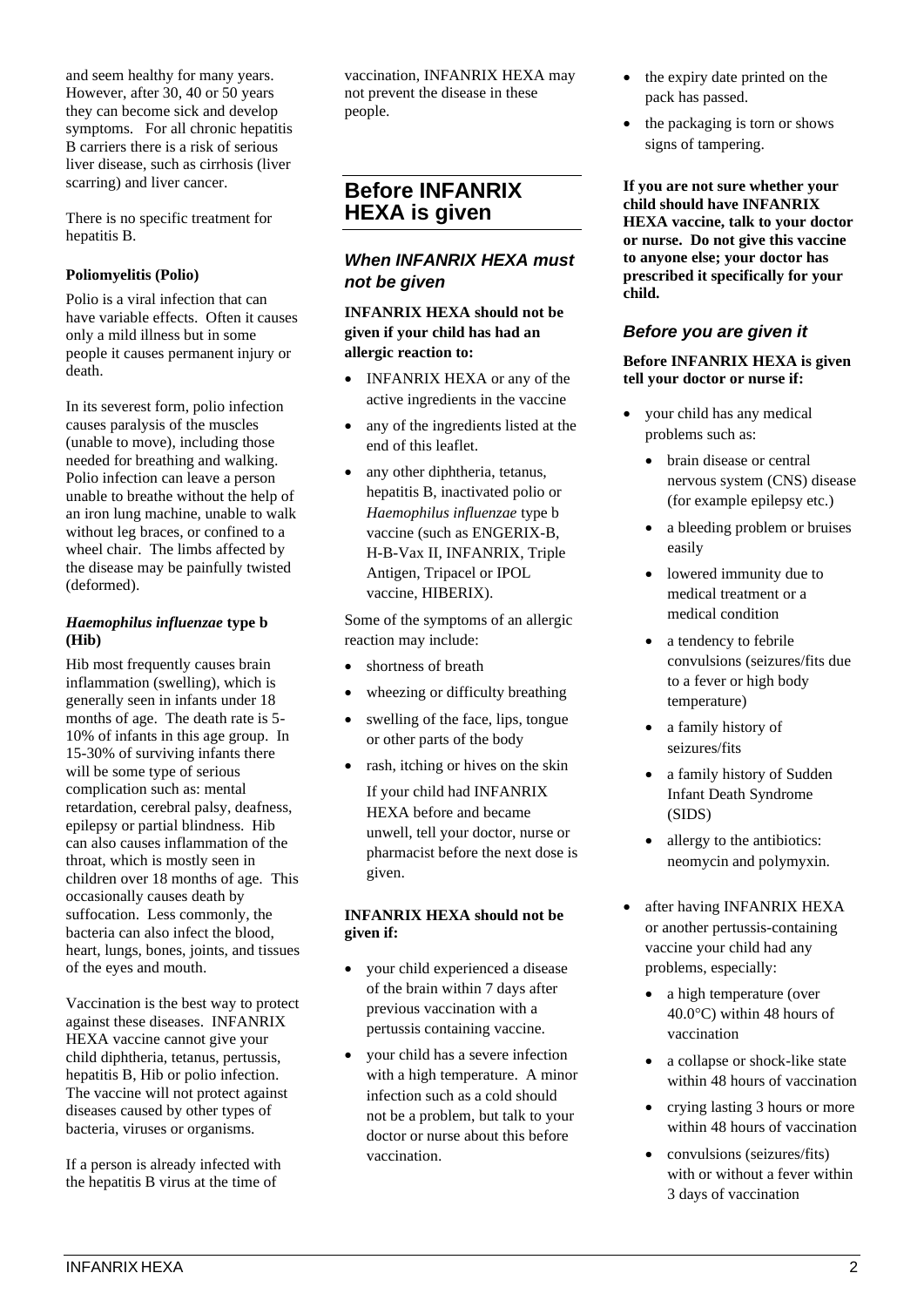- your child has allergies to any other medicines or substances, such as dyes, foods or preservatives
- your child has received another vaccine recently, or is having any prescription or OTC (over-thecounter) medicines. In particular, mention if your child is being given medicines which suppress the immune system, such as highdose steroids

Fainting can occur following, or even before, any needle injection, therefore tell the doctor or nurse if your child fainted with a previous injection.

Higher incidence of fever  $(>39.5^{\circ}C)$ was reported in infants receiving INFANRIX HEXA and Prevenar compared to infants receiving INFANRIX HEXA alone.

**Some vaccines may be affected by other vaccines or medicines.** Your doctor, nurse or pharmacist will be able to tell you what to do if INFANRIX HEXA is to be given with another vaccine or medicine.

Increased reporting rates of fits (with or without fever) and collapse or shock-like state were observed in infants receiving INFANRIX HEXA and pneumococcal conjugate vaccine (e.g. Prevenar) at the same visit compared to infants receiving INFANRIX HEXA alone.

# **How INFANRIX HEXA is given**

The doctor or nurse will give INFANRIX HEXA as an injection. **If you have any concerns about how this vaccine is to be given, talk to your doctor, nurse or pharmacist.**

# *How much is given*

The dose of INFANRIX HEXA is 0.5 mL.

## *How it is given*

INFANRIX HEXA will be injected into the upper leg muscle or the upper arm muscle.

**The vaccine should never be injected into a vein, artery or the skin.**

## *When it is given*

INFANRIX HEXA is usually given as a total of two or three doses with an interval of at least one month between each injection.

If additional injections (boosters) are necessary, the doctor or nurse will tell you.

Each dose is given on a separate visit. INFANRIX HEXA should not be given at birth.

#### **It is important to return at the recommended times for follow-up doses.**

INFANRIX HEXA can be given as a booster dose when the child is 18 months old when boosting with hepatitis B and/or poliovirus and/or *Haemophilus influenza* type b, as well as diphtheria, tetanus and pertussis, is required.

You should discuss with your doctor what is needed for your child.

# *If a dose is missed*

If your child misses a scheduled dose, talk to your doctor or nurse and arrange another visit as soon as possible.

# **While INFANRIX HEXA is given**

Keep your child's follow-up visits with the doctor or clinic. It is important the follow-up doses of INFANRIX HEXA are given at the correct times. This will ensure the best effect of the vaccine in protecting your child against diphtheria, tetanus, pertussis, hepatitis B, poliovirus infection and *Haemophilus influenzae* type b.

# **Side effects**

**Tell your doctor or nurse as soon as possible if your child does not feel or look well during or after being given INFANRIX HEXA vaccine.**

INFANRIX HEXA helps protect most children from diphtheria, tetanus, pertussis, hepatitis B, poliovirus infection and *Haemophilus influenzae* type b, but it may have unwanted side effects in a few children. All medicines and vaccines can have side effects. Sometimes they are serious; most of the time they are not. Some side effects may need medical treatment. The chance of your child having a serious side effect is very much less than the chance of your child having a permanent injury from the natural infections.

**Do not be alarmed by the following lists of side effects. Your child may not experience any of them.** 

**Ask your doctor, nurse or pharmacist to answer any questions you may have.**

Most unwanted effects with INFANRIX HEXA are mild and usually clear up within a few days. These effects, as with other vaccines, generally occur around the injection site. Side effects are more likely to occur with booster dosing.

#### **Tell your doctor if your child has any of the following that are troublesome or ongoing:**

- pain, redness, swelling, a hard lump, bruising or itching around the injection site
- fever between  $38^{\circ}$ C and  $39.5^{\circ}$ C
- unusual crying (for more than 1 hour)
- vomiting, diarrhoea
- loss of appetite
- sleepiness, nervousness, irritability restlessness, fussiness or difficulty sleeping
- upper respiratory tract infection, bronchitis, runny or blocked nose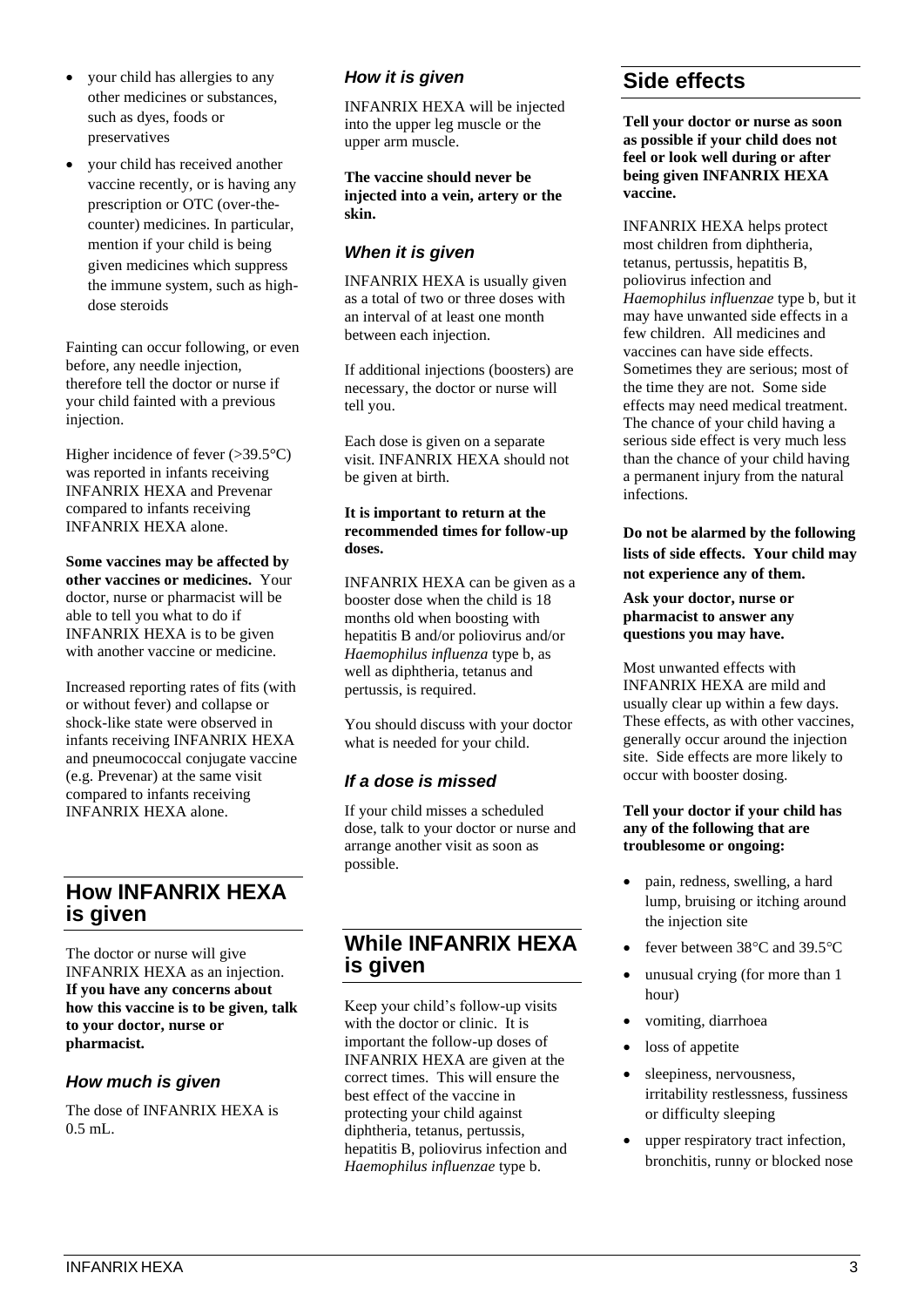• skin rash, bruising, or purple or red-brown spots visible through the skin (purpura)

The above list includes the more common side effects of your medicine.

## **See your doctor immediately if you notice any of the following:**

- fever greater than  $39.5^{\circ}$ C
- crying for 3 hours or more • collapse, or periods of
- unconsciousness or lack of awareness
- seizures (convulsions) or fits
- your child has breathing difficulties, please contact your doctor. This may be more common in the first three days following vaccination if your child is born prematurely (before or at 28 weeks of pregnancy).

The above list includes serious side effects that may require medical attention.

**Contact your doctor immediately or take your child to the casualty department of your nearest hospital if any of the following happens:**

- swelling of limbs, face, eyes, inside of nose, mouth or throat
- shortness of breath, breathing or swallowing difficulties
- hives, itching (especially of the hands or feet), reddening of skin (especially around the ears), or severe skin reactions
- unusual tiredness or weakness that is sudden and severe
- sudden drop in blood pressure and loss of consciousness

#### **These are signs of an allergic**

**reaction.** As with all vaccines given by injection there is a very small risk of such reactions. Allergy to INFANRIX HEXA vaccine is rare. Any such severe reactions will usually occur within the first few hours of vaccination.

#### **Other events reported after INFANRIX vaccination, but may**

#### **not be necessarily related to the vaccine include:**

respiratory infections or bronchitis

Other side effects not listed above, can also occur during or soon after a dose of INFANRIX HEXA. **Check with your doctor or nurse if your child has any other effects.**

Do not be alarmed by this list of possible side effects. Your child may not experience any of them.

# **After being given INFANRIX HEXA**

## *Storage*

INFANRIX HEXA vaccine is usually stored at the doctor's clinic or surgery, or at the pharmacy. But if you need to store INFANRIX HEXA always:

• Keep INFANRIX HEXA in the refrigerator stored between  $+2$ <sup>o</sup>C and  $+8$ °C.

## **THE PACK SHOULD NEVER BE FROZEN. FREEZING DESTROYS THE VACCINE.**

- Keep the vaccine out of the reach of children.
- INFANRIX HEXA should not be used 8 hours after opening.
- Keep INFANRIX HEXA in the original pack until it is time for it to be given.

## *Disposal*

**Ask your pharmacist what to do with any left over INFANRIX HEXA vaccine that has expired or has not been used.**

# **Product description**

## *What it looks like*

INFANRIX HEXA comes in two parts. The first part is a white, milky liquid (0.5 mL) in a pre-filled syringe that consists of the combined diphtheria, tetanus, pertussis, hepatitis B and inactivated poliovirus vaccine.

The second part is the Hib vaccine and is a white pellet in a separate glass vial. These parts are mixed together before use.

When both parts are mixed the vaccine looks like a white, cloudy/milky liquid.

## *Ingredients*

The active ingredients of INFANRIX HEXA are non-infectious substances from tetanus, diphtheria bacteria, purified proteins of pertussis bacteria, the surface protein of the hepatitis B virus (HBsAg, derived from genetically engineered yeast cells) and inactivated poliovirus. **The vaccine cannot cause these diseases.**

Each 0.5 mL dose contains:

- $\geq$  20 IU (25 LfU) of diphtheria toxoid
- $\geq$  40 IU (10 Lf U) of tetanus toxoid
- 25  $\mu$ g of pertussis toxoid, 25  $\mu$ g of filamentous haemagglutinin and  $8 \mu g$  of pertactin
- $\bullet$  10 µg of recombinant HBsAg protein.
- 40 D-antigen units of poliovirus Type 1, 8 D-antigen units of poliovirus Type 2 and 32 Dantigen units of poliovirus Type 3
- $\bullet$  10 µg of purified capsular polysaccharide of Hib covalently bound to approximately  $20-40 \mu$ g of tetanus toxoid.

The inactive ingredients in the vaccine are:

- aluminium hydroxide hydrate
- aluminium phosphate
- lactose
- sodium chloride (salt)
- water for injections.